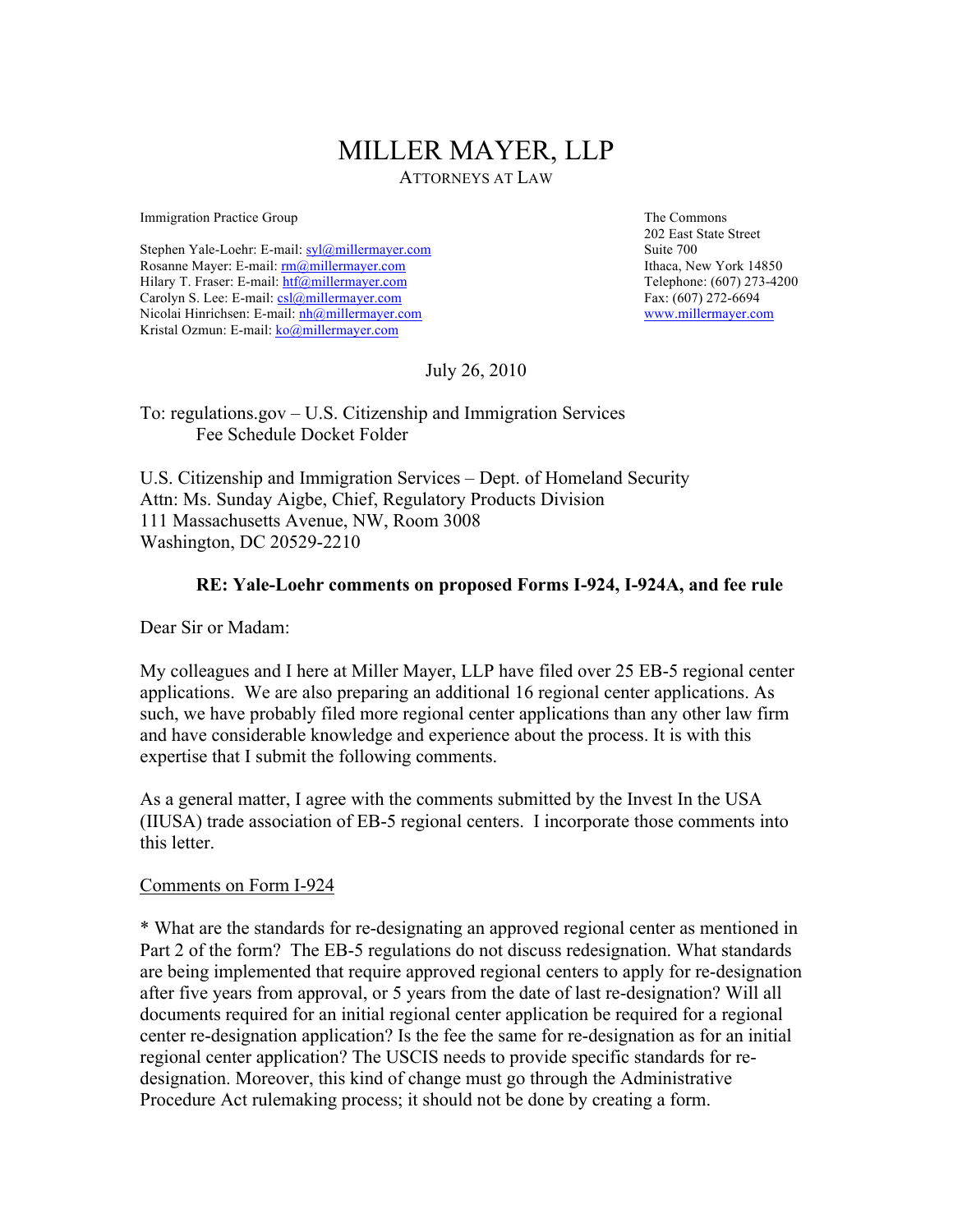\* Form I-924 will also be used for regional center amendment requests. Will there be a reduced fee for regional center amendment requests, or will it be the same as the initial fee? Many regional center amendments require fewer documents to be submitted, depending on the amendment being sought, and thus would require less work to adjudicate than an initial regional center application. Additionally, since the supporting documents required for a regional center amendments are specific to what is being sought to be amended, do all sections of the form I-924 need to be filled out for an amendment application, or just the applicable sections?

Also, The USCIS, like all federal agencies, must follow Office of Management and Budget ("OMB") Circular No. A-25

(http://www.whitehouse.gov/omb/rewrite/circulars/a025/a025.html) when determining fees to charge for its services. I do not believe that USCIS has followed this OMB circular in determining a fee for regional center amendments. In A12d of the *Supporting Statement: Application for Regional Center under the Immigrant Investor Pilot Program: Form I-924, and Form I-924A* (OMB No. 1615-NEW), USCIS states that the adjudication of amendments to Regional Center designations requires 10 hours of work per response, compared to 40 hours for initial designation. Based on this difference, USCIS should charge a lower fee for amendments than for original regional center applications.

\* I do not fully understand the language of the Purposes section in the instructions for form I-924. Page 1, section B describes when a regional center amendment may be filed for preliminary project approval. Subsection B.1 mentions an exemplar form and seems to follow the USCIS December 11, 2009 memo on that issue. Subsection B.2 states, "An actual investment project where an exemplar investment project that is materially the same as the actual investment project was previously approved for use by the regional center for EB-5 capital investments." What does that mean?

\* Form I-924 and the instructions fail to define what constitutes a material change, which would require a regional center amendment (as to the regional center itself or as to a project approval). Thus, regional centers have no way of knowing when they are required to file an amendment. What happens if a regional center thought a change was not material but USCIS later determines it was material? USCIS should define material change narrowly to only apply when changes in the business plan lower the total job creation prediction below ten per investor.

\* Page 1 of the draft I-924 instructions would allow USCIS to readjudicate a regional center project if its original determination was "legally deficient." If the project developer, investors and everyone else involved in the project relied on USCIS' original approval, USCIS should not be able to reverse its decision. To allow a readjudication would violate Chang v. United States, 327 F.3d 911 (9th Cir. 2003), in which the Ninth Circuit held that the immigration agency could not retroactively change its EB-5 interpretations.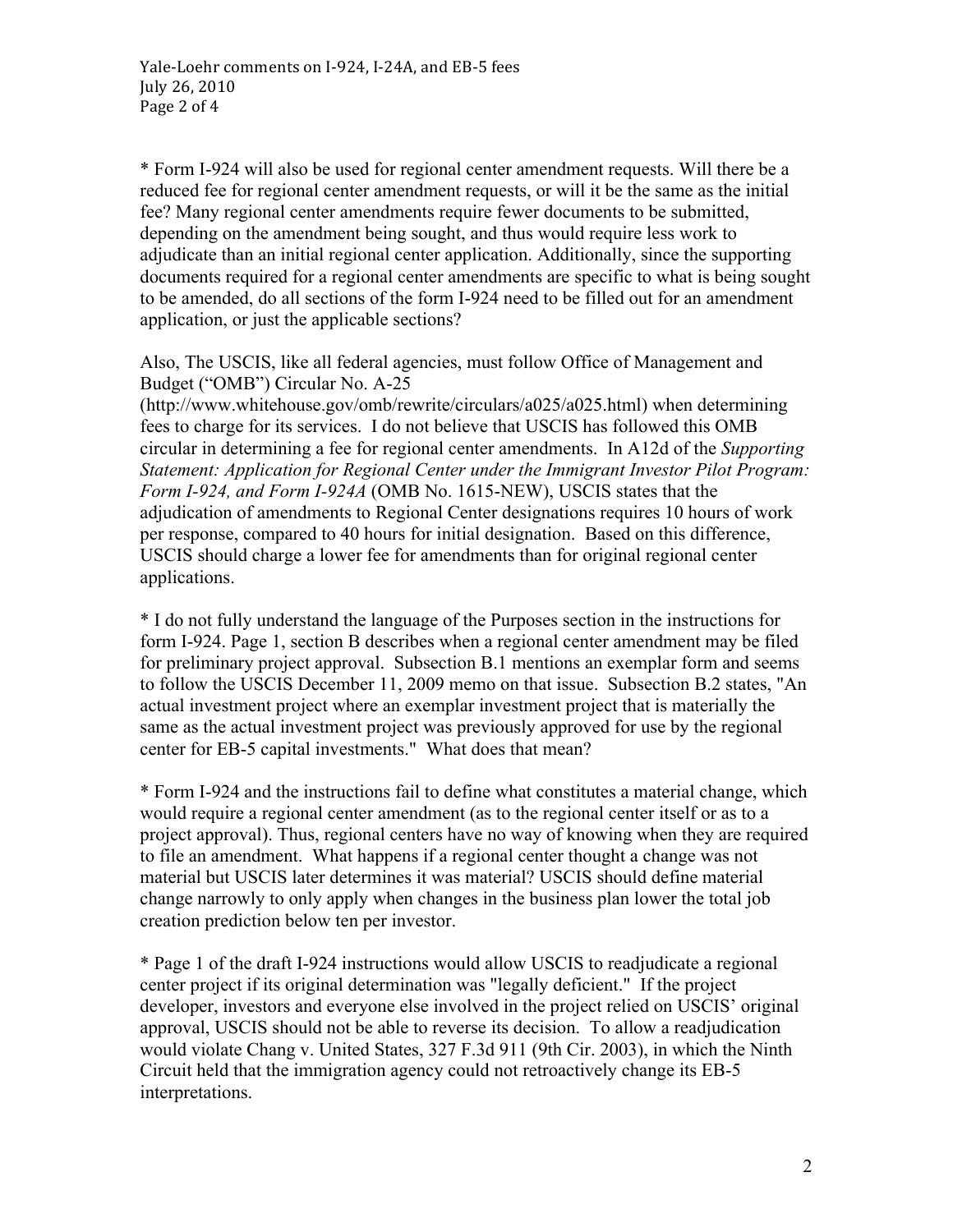\* Do all questions need to be answered on the form, or can we reference attached supporting materials (i.e. for Part 3 Question 5 could re say "see exhibit 3 attached" instead of using the box provided).

\* Part  $3(A)$  asks for the Social Security # of the Regional Center. Shouldn't this be an EIN instead?

\* Part 3(D) asks for the name of "other agent." Should this be completed for the managing principal(s)?

\* Part 3(D)(9)(c) asks whether the Regional Center or any of its principals or agents has received or will receive fees, profits, surcharges, or other like remittances through EB-5 capital investment activities from this commercial enterprise. Does this refer to the administrative fees charged to investors on top of the capital contribution of \$500,000 or \$1 million, or something else?

\* Part 5, Signature of Attorney, fails to provide space for the firm name and address of the attorney.

\* Lastly, in the draft I-924 instructions, on page 4, item 4 there is a verb missing from the last sentence which states, "... investment projects will from lawful sources."

## Comments on Form I-924A

\* It appears that no fee is required to submit the I-924A form each year. However, every five years the I-924A would have to be filed with form I-924, and the proposed \$6,230 filing fee must be paid at that time. The fee seems excessive, especially for not-for-profit regional centers that are strictly for economic development and job creation. Is there a fee exemption for the not-for-profit regional centers? USCIS should consider an initial filing fee exemption for not-for-profits, much like not-for-profits are exempt from the H-1B training fee.

\* In part 3, number 3 the form asks for information concerning the job creating commercial enterprise located within the geographic scope of the Regional Center that has received EB-5 investor capital. Is that for I-526 specific projects?

\* Also in Part 3, item number 5 contains a note that states: "USCIS may require casespecific data relating to individual EB-5 petitions and the job creation determination and further information regarding the allocation methodologies utilized by a regional center in certain instances in order to verify the aggregate data provided above (I-526/I-829 petitions approved/denied/revoked)." It is unclear what this means.

\* USICS should publish data on regional centers only on a collective basis, not individually. While one might wish for more transparency, there are several potential